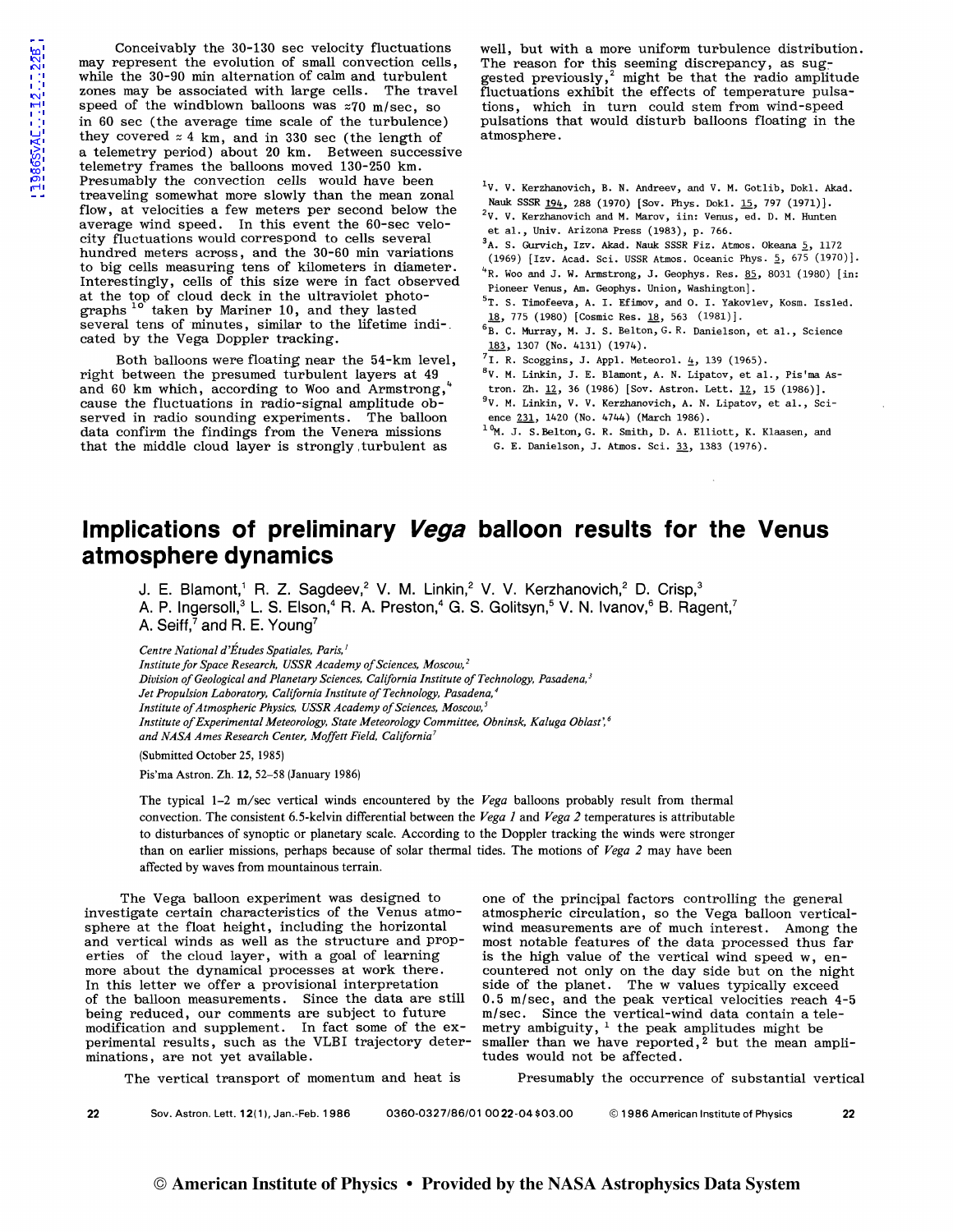

gusts in a region with little static stability  $3'$ ,  $4$  located within the middle cloud layer 5 • 6 will seriously affect the cloud physics and the atmospheric circulation. Large vertical movements might also influence such microphysical properties as the size distribution of the cloud particles and the charge separation. Intensive momentum and heat exchange in a neutrally stable region (low static stability) would probably produce significant local effects in the wind field. For example, the Venera<sup>7</sup> and Pioneer Venus<sup>8</sup> probes measured a near-zero vertical shear in the zonal wind velocity here  $-$  almost surely a consequence of intensive mixing in this region. Convective motions could generate atmospheric waves that penetrate surrounding regions where the static stability is relatively high. Such waves might affect the momentum distribution at levels well away from the convective region itself.

The average observed vertical winds w are generally consistent with the convective motions estimated from mixing-length theory<sup>9</sup>:

$$
|\,w\,| \!\sim\! \left(\!\frac{Fgl}{4\wp c_{\,p}T}\right)^{\nu_{\rm s}}\!\approx 2~{\rm m/sec}
$$

where the convective heat flux F is taken to be 40  $W/m<sup>2</sup>$ , the global average solar radiation flux at the 54-km level; g is the gravitational acceleration, Cp is the specific heat at constant pressure,  $\rho$  is the atmospheric density at the balloon float height, T is the the corresponding temperature, and  $\ell$  is the mixing length.

23 Sov.Astron. Lett.12(1),Jan.-Feb.1986

FIG. 1. Comparison of the vertical winds encountered by (a) the Vega 1 balloon and (b) Vega 2 against the Pioneer Venus radar profiles of the terrain along the balloon trajectories.

The rationale for this choice of F is as follows. The energy which the convective motions transport upward through the convection zone originates with the infrared radiation of the lower atmosphere. We have assumed that essentially all the upward infrared flux is absorbed (although the  $|w|$ value given by the mixing-length expression is insensitive to the value of F). Since the infrared flux depends on temperature, which does not undergo much horizontal variation in the Venus atmosphere, we may adopt the average solar radiation flux.

A 5-km mixing length  $\ell$  has been chosen, about the same as the scale height; if  $\ell$  were shortened to 1 km, the  $|w|$  estimate would change by less than a factor 2. However, the large vertical winds (3-4 m/sec amplitude) recorded by both balloons, especially on the night side, probably stem from other processes.

Mixing-length theory also gives an estimate for the the average temperature fluctuations  $\Delta T$  corresponding to  $2-m/sec$  vertical winds<sup>9</sup>:

$$
\Delta T = 8T \frac{|w|^2}{gl} \approx 7.5 \cdot 10^{-2} \,\mathrm{K}.
$$

In the individual 30-min telemetry frames whose data have been analyzed to date, the temperature fluctuations have an amplitude of just this order (0.1 kelvin) in some cases, while in others T reaches 0.5- 0.7 kelvin. Definite conclusions will have to await a more thorough analysis.

Blamont et al. 23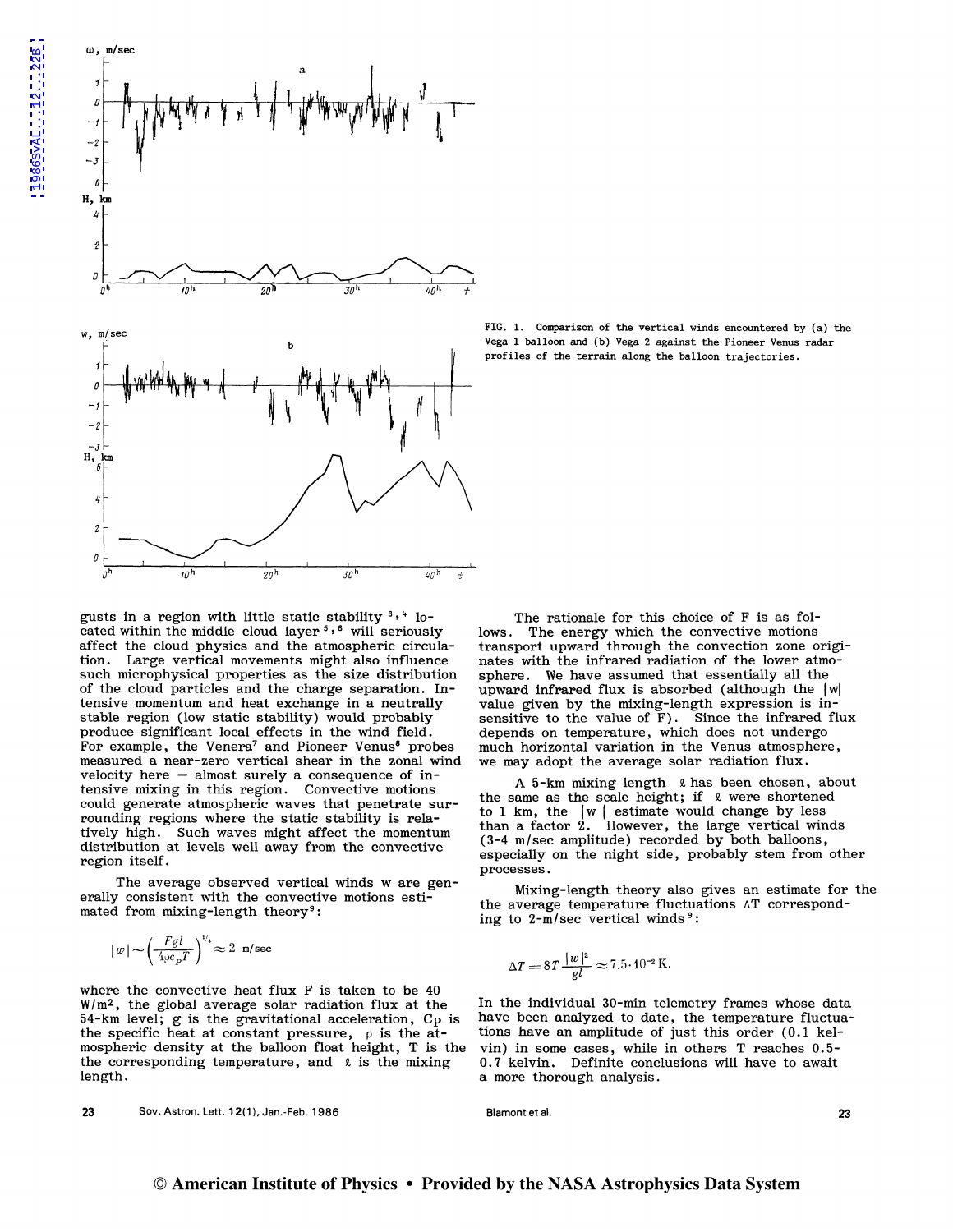Doppler tracking has disclosed small-scale motions of the balloons,  $e^{10}$  the velocity varying by  $z1$ m/sec on time scales  $\geq 60$  sec. As yet we cannot be sure whether these excursions derive wholly from turbulence or whether they are inherent in the aerodynamics of steady wind flow around the balloon. But the earlier Venera-probe results show that turbulent pulsations in the wind velocity at the Vega balloon heights occur with rather high probability 7 and may reach 2-3 m/sec.

Another aspect of the vertical winds encountered by the balloons is that they are predominantly downdrafts. This behavior probably is not so much a property of the atmosphere as an artifact of the balloon sounding. From the measurements made by the Vega landers we know that the balloons floated mainly in the upper layers of the convection zone. The rapid increase in static stability above those layers acts as an "upper lid" on the convection zone, since vertical velocities will diminish as the static stability of the atmosphere becomes greater. In the upper part of the convection zone the downdraft regions will be associated with regions of horizontal-wind convergence, while updraft regions will correspond to horizontal divergence. Under these conditions the balloon will tend to prefer regions of downflow and that is just the what the sampling indicates.

Furthermore, the Vega 1 and Vega 2 balloon data show a difference in potential temperature (temperature on a constant-pressure surface) amounting to  $z6.5$  kelvin over practically the whole flight periods. 4 Consequently, the two balloons spent most of their time moving in air masses having different histories. As to how this noteworthy circumstance ties in with the atmosphere dynamics, either there may be a significant asymmetry between the northern and southern hemospheres, enough to be apparent from the balloons'  $z14^{\circ}$  separation in latitude, or the atmospheric structure may be subject to variations in time and/or longitude.

Both these mechanisms may contribute to the temperature differential observed; but the 6.5-kelvin potential-temperature offset, as we have indicated, is much larger than can be attributed to turbulent mixing in the convective layer. Most likely, then, large-scale processes are responsible. It seems improbable that an averaged hemispheric asymmetric could play any major role in maintaining so sub-<br>stantial a potential-temperature difference. The stantial a potential-temperature difference. disturbances that apparently account for the observed differential are of synoptic or global scale. In vertical dimension these disturbances should be comparable with or greater than the convection-layer thickness, in order not to weaken too severely across the layer. In addition, to keep the potentialtemperature difference between the two balloons uniform, the disturbances would have to propagate zonally at approximately the mean flow velocity.

Evidence for possible large-scale disturbances is provided by the Doppler data. From Fig. 2 of an  $\alpha$ ccompanying letter,  $\frac{11}{11}$  which plots the departure of the Doppler velocity from the values computed for a constant wind, we see that the residuals vary comparatively smoothly from Venus midnight to dawn (in amplitude and sign) for both balloons. At the moment we cannot say whether this effect is due solely to zonal wind, to meridional wind, or to both. A definite answer should be forthcoming once the radiointerferometric determinations of the balloon trajectories are available. To judge from the behavior of the Doppler residuals the balloons probably experienced

a disturbance associated with the sun or with the planet. The most probable form of stationary disturbance of planetary scale would be a solar thermal tide. Semidiurnal thermal tides have in fact been identified in the upper Venus troposphere (at the 65-km level) in measurements with the Pioneer Venus Orbiter infrared radiometer.<sup>12</sup>

One sign that temporal disturbances are present is the fact that the Vega balloons measured a significantly higher (6-10 m/sec) mean zonal flow velocity than did previous experiments.

An especially interesting feature of the Vega data is the differing time behavior of the vertical winds measured by the two balloons. Throughout its life the Vega 1 balloon encountered strong downdrafts. The strongest occurred near the start of the mission, when the downflow reached 3 m/sec. Vega 2 spent its first 20 h in very calm flight, staying within 100 m of its mean float height. Then the character of its vertical excursions changed and came to resemble the Vega 1 motions. Prominent downdrafts are distinctly apparent both in the temperature and pressure data2 and in the Doppler measurements.<sup>1</sup>

Very large fluctuations in the Doppler residuals (corresponding to a horizontal-velocity variation of tens of meters per second) and in height, temperature, and pressure were observed in the  $35^{\text{h}}$ -40<sup>h</sup> elapsed-time interval (relative to the  $00<sup>h</sup>$  UT start) for the Vega 2 balloon. It is intriguing that although the superpressure in the Vega 2 balloon shell dropped to zero on descent to the 700-mbar level (thereby amplifying the craft's response to vertical winds), even prior to loss of superpressure the T, P fluctuations were at maximum amplitude. Evidently the character of the Vega 2 data variations between 35<sup>h</sup> and 40<sup>h</sup> UT and even earlier may reflect an influence of the surface terrain upon the atmospheric motions.

Figure 1 shows approximate cross sections of the topography overflown by each balloon (lower curves). The balloon trajectories have been estimated from the Doppler tracking <sup>11</sup>on the premise of pure zonal winds. The surface relief heights are based on measurements by the PVO radar altimetry. These findings, of course, have to be treated with reserve: in the first place the trajectories are still very provisional, and furthermore the real terrain could be quite different from what the altimeter indicated (the altimeter measured average elevations above a 3000-4000 km2 surface area).

Three conclusions may be drawn from Fig. 1. First, the anomalously large variations in the parameters measured by Vega 2 definitely occurred above the mountainous terrain in Aphrodite Terra. Second, the terrain overflown by Vega 2 has much more vertical relief than that along the Vega 1 path. Finally although Vega 2 crossed the terminator at about the same time it was floating over the peaks in Aphrodite, the terminator crossing itself is unlikely to have had any special significance, because no peculiar vertical disturbances were encountered when the terminator was crossed by Vega 1.

If the topography in the Aphrodite Terra region does influence the temperature and wind fields at the balloon float height, then either of two mechanisms might be responsible. The first possibility, although an unlikely one in our opinion, is the presence of an active volcano. On this interpretation it

24 Sov. Astron. Lett. 12(1), Jan.-Feb. 1986

Blamont et al. 24